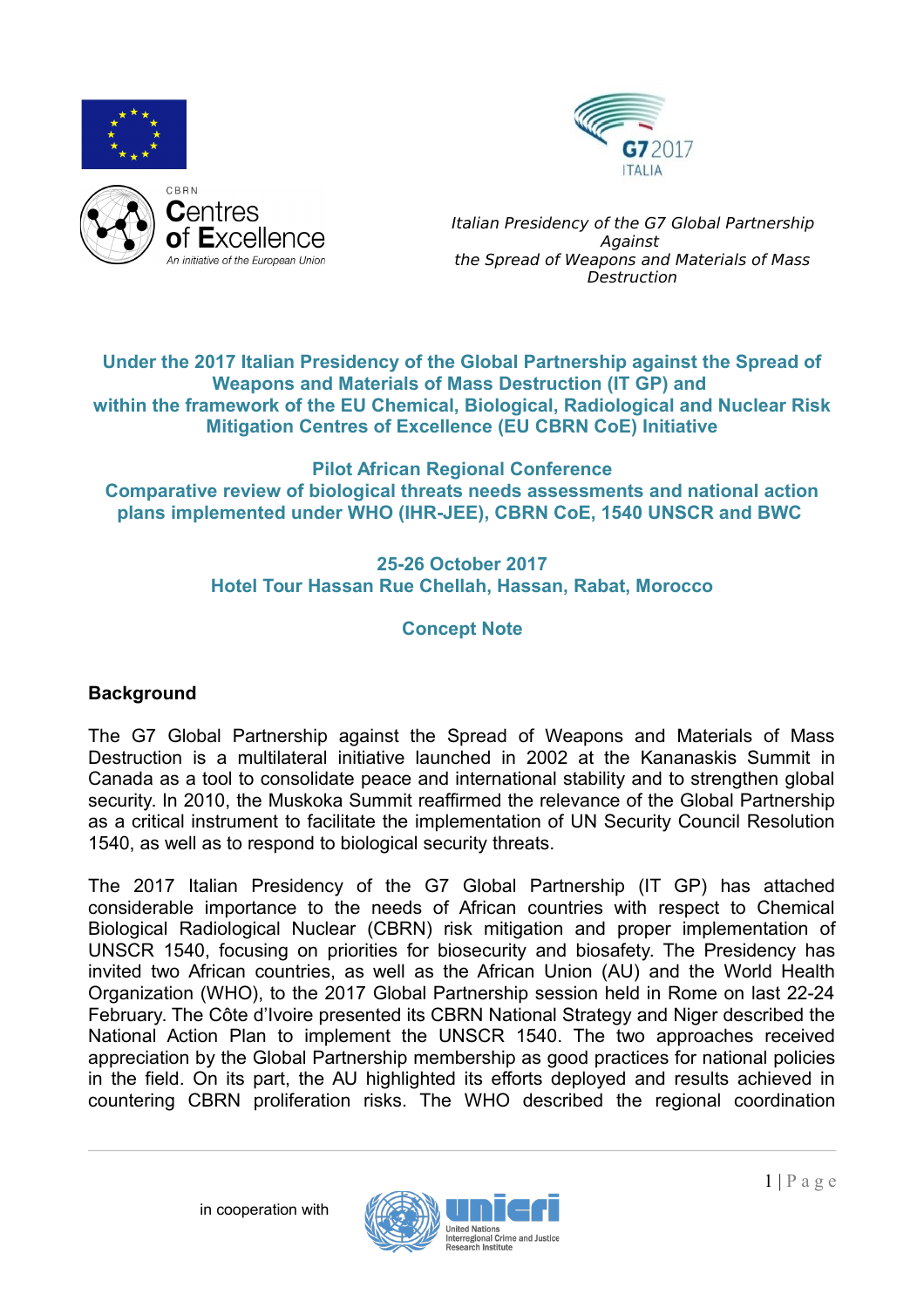



mechanisms activated in reaction to the Ebola crisis and underlined the way ahead to enhance capacities for disease surveillance and outbreak response.

As a follow-up, the IT GP and the EU CBRN CoE Initiative, in cooperation with the United Nations Interregional Crime and Justice Research Institute (UNICRI), propose the organization of a Regional Conference in Africa to further discuss countries' biological priorities in the context of the post Ebola crisis. The Conference will also provide an opportunity to discuss the policy orientations and assistance priorities, as identified in the framework of the Global Partnership, in the light of the needs of African countries.

#### **Regional Conference**

The aim of the Conference is to address biological risk mitigation, considering existing needs assessments and action plans that have been developed in recent years within the framework of the Joint External Evaluation (JEE) under the WHO International Health Regulations, the Security Council Resolution 1540 (2004), the Biological Weapons Convention and the EU CBRN Centres of Excellence.

The Conference will offer a comparative overview of the different voluntary country assessments and action plans tools as well as review biological security capacity needs identified by countries in the wake of the West Africa Ebola crisis, as for example (not exhaustive):

- Protection, control and accountability of high risk biological agents and samples at the laboratory-level (e.g. lab-inventory management systems);
- Protecting and tracking samples during transport, export/import and trans-shipment (e.g. shipping specimens for diagnostic testing);
- Biosecurity awareness raising and education for laboratory technicians and hospital staff, covering core competencies related to the prevention of insider/outsider threats (e.g. bio-risk assessment);
- Biosecurity awareness and education for national law enforcement and border security, covering core competencies related to the prevention of cross-border threats linked with porous borders and illicit trafficking, and
- Strengthening national and regional prevention, preparedness and response to emerging bio-threats (e.g. bio/agroterrorism).

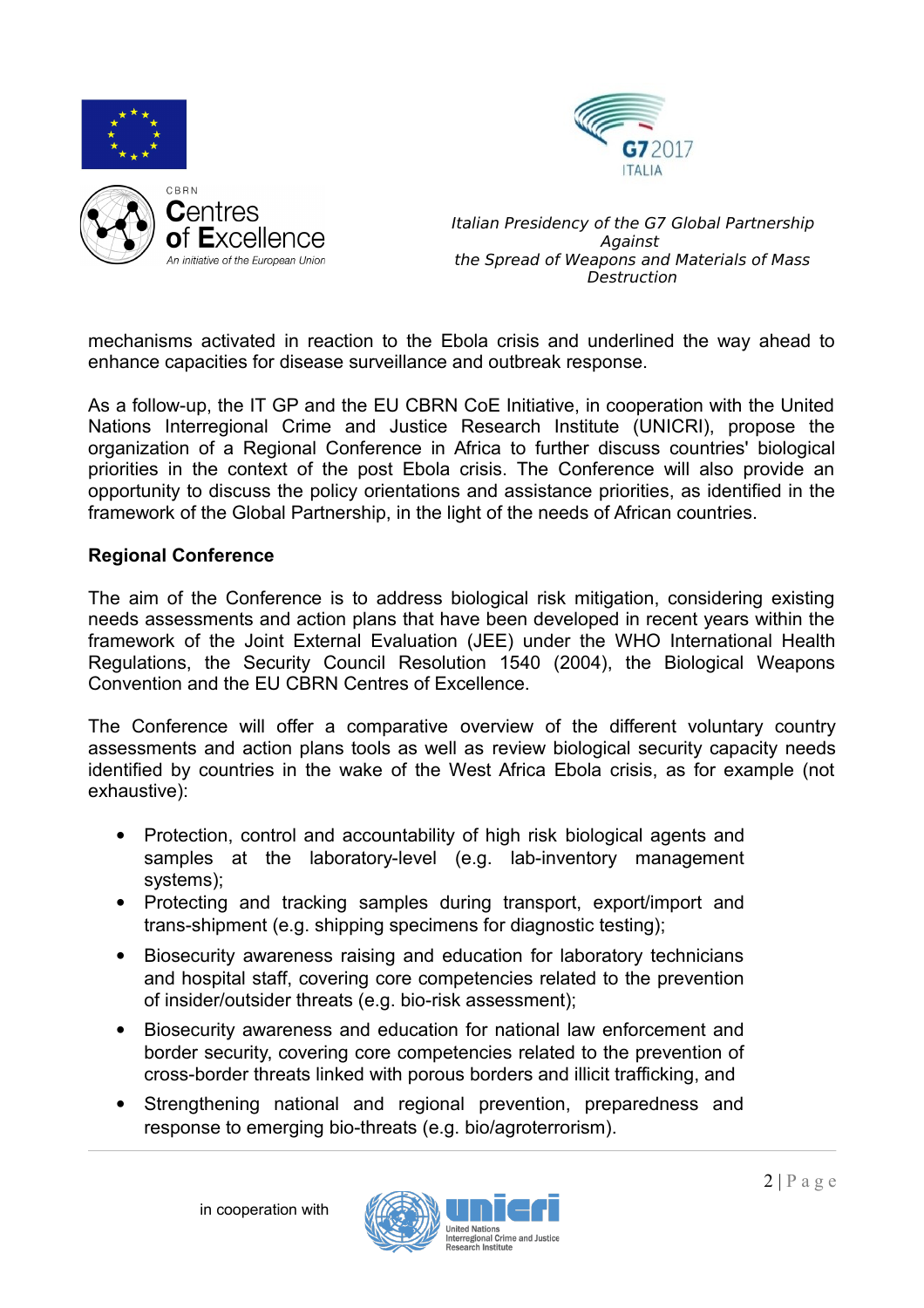



In the final session, participants will also discuss on how to align existing/future projects with countries' needs, how to reinforce coordination of existing/future projects and how to develop new projects to support countries' needs.

The Conference will be organized in **Rabat, Morocco** on **25-26 October 2017** in the framework of the EU CBRN CoE Initiative and with the financial support of the European Union and the 2017 Italian Presidency of the G7 Global Partnership.

The Conference will involve African partner countries, which have developed in recent years voluntary needs assessments and action plans within the framework of the Joint External Evaluation (JEE) under the WHO International Health Regulations, the Security Council Resolution 1540 (2004), the Biological Weapons Convention and the EU CBRN Centres of Excellence.

Currently, the following countries from Western and Central Africa have developed plans in this regard:

- Cameroon (*Extended National Implementation Assistance Programme*)
- Côte d'Ivoire (*JEE, Extended National Implementation Assistance Programme and CoE CBRN National Action Plan*)
- DRC (*CoE CBRN National Action Plan*)
- Gabon (*CoE CBRN National Action Plan*)
- Ghana (*1540 National Implementation Action Plan and JEE*)
- Liberia (*JEE*)
- Mauritania (*JEE*)
- Morocco (*CoE CBRN National Action Plan and JEE*)
- Niger (*1540 National Implementation Action Plan*)
- Senegal (*1540 National Implementation Action Plan, JEE and CoE CBRN National Action Plan*)
- Sierra Leone (*JEE and Extended National Implementation Assistance Programme*)
- Togo (*1540 National Implementation Action Plan*)

The expected outcome of the Conference will be to create a positive synergy between the policy orientations and assistance priorities identified by the G7 Global Partnership and the needs of participating African countries. It will help to identify how International Organizations and members of the G7 Global Partnership can support African countries with financial or technical support and plan possible future activities.